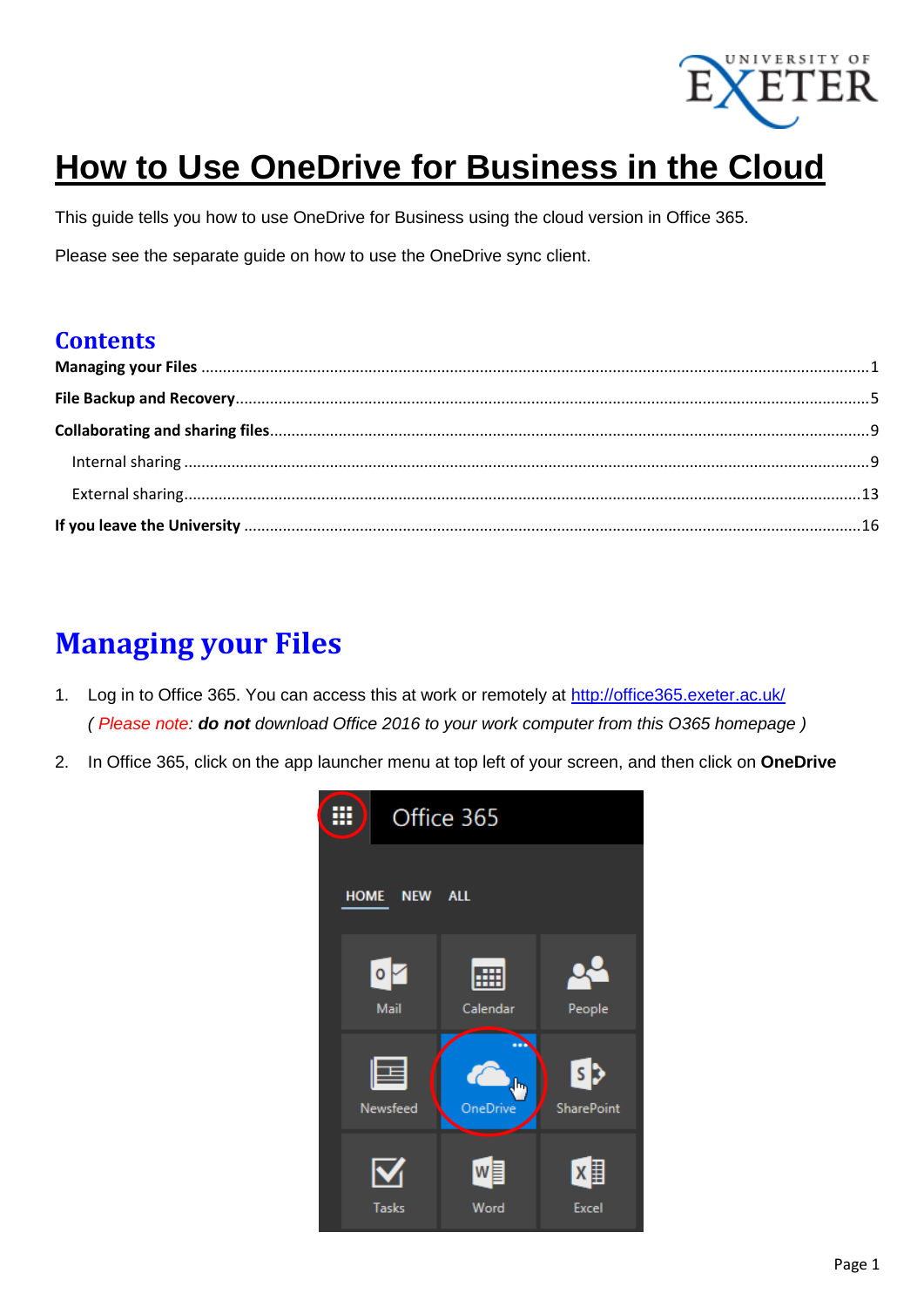3. You will then see the OneDrive for Business homepage.

| 冊<br>Office 365                                                                                                                                                                                                            | OneDrive                                                                                                                                                                                                                                                                               |                                                                                                                                   |                                                                                                                                                             |           | $\mathcal{L}^6$<br>۰                                                                                                                                                                                                                                                                                                  |
|----------------------------------------------------------------------------------------------------------------------------------------------------------------------------------------------------------------------------|----------------------------------------------------------------------------------------------------------------------------------------------------------------------------------------------------------------------------------------------------------------------------------------|-----------------------------------------------------------------------------------------------------------------------------------|-------------------------------------------------------------------------------------------------------------------------------------------------------------|-----------|-----------------------------------------------------------------------------------------------------------------------------------------------------------------------------------------------------------------------------------------------------------------------------------------------------------------------|
| $\sqrt{2}$ Search<br>Spedding, Andy<br><b>Files</b><br>Recent<br>Shared with me<br>Recycle bin<br>Groups<br>Groups bring teams together.<br>Join one or create your own.<br>$\rightarrow$ Browse Groups<br>+ Create Groups | 급 Sync<br>$\overline{\uparrow}$ Upload<br>$+$ New $\vee$<br><b>Files</b><br>$\checkmark$<br>↑ Name<br>$\blacksquare$ Andy<br>Exam Scheduler<br><b>RE</b><br>$\blacksquare$ FIM<br>Millennium<br>пm<br>O365<br>вĦ<br>Office 365 Project Board<br>юĦ<br>Planview<br>o an<br><b>Recap</b> | Modified<br>October 21<br>September 15<br>August 4, 2015<br>May 12<br>December 2, 2014<br>October 6<br>November 10<br>November 25 | Modified By<br>Spedding, Andy<br>Spedding, Andy<br>Spedding, Andy<br>Spedding, Andy<br>Spedding, Andy<br>Spedding, Andy<br>Spedding, Andy<br>Spedding, Andy | File Size | $\odot$<br>$l =$ Sort $\vee$<br>– ≡<br>Sharing<br>$\triangle$ Only you<br>R <sup>R</sup> Macaulay, Alison and 1.<br>A Only you<br>R <sup>R</sup> Buchanan, Lucas and 8.<br>R <sup>R</sup> Saunders, Graham<br>R <sup>R</sup> Turner, Nicholas and 1<br><sup>1</sup> Only you<br>R <sup>R</sup> Watling, Sue and 8 mor |
|                                                                                                                                                                                                                            | <b>In Shared with Everyone</b>                                                                                                                                                                                                                                                         | November 26, 2013<br>Drag files here to upload                                                                                    | Spedding, Andy                                                                                                                                              |           | $R^R$ Shared                                                                                                                                                                                                                                                                                                          |

The **Files** area is where you can create new files and folders or upload existing files.

4. To create a new file or folder click on **New**.



A dropdown list will appear for you to choose what you want to create.

You can create an Office document using Word Online, Excel Online, etc directly in your OneDrive for Business.

Choosing one of these options will open the relevant Office online app and automatically save the document. To give your new document a meaningful filename, you will need to use **Save As** or **Rename** in the **File** menu in Word Online, Excel Online etc.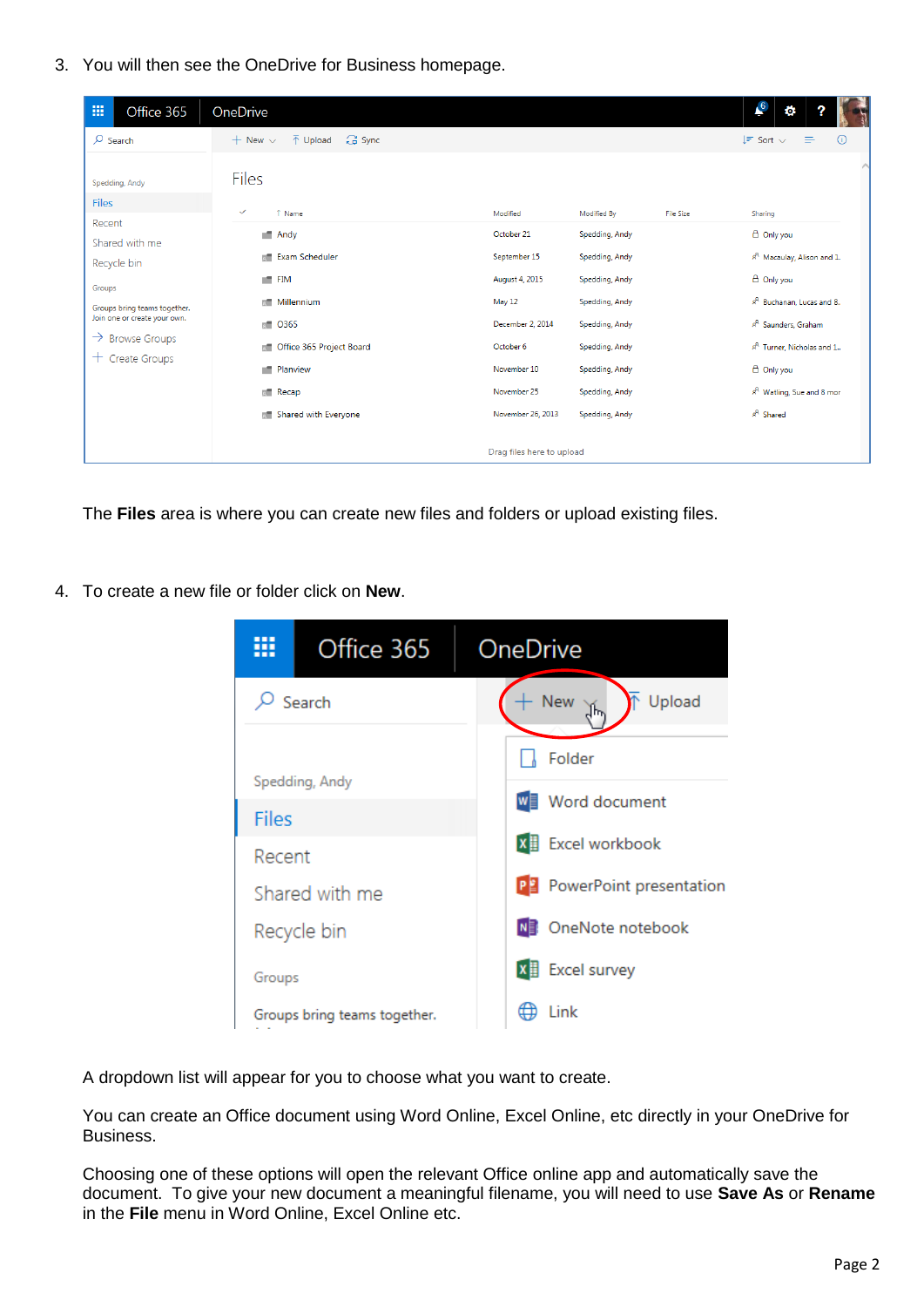5. To upload a file or folder to OneDrive for Business, click on Upload.

**Please note**: Google Chrome, Firefox or Edge are the best browsers for doing this; you may not see the option to upload a folder if using Internet Explorer.



This will then open a window where you can browse for the files or folders you want to upload from other file storage locations.

Alternatively you can drag files or folders from other storage locations in Windows Explorer to the whitespace in the **Files** area



You will see a notification briefly when the file has been uploaded



6. To delete a file or folder in OneDrive for Business, hover over the file or folder name until you see 3 dots appear then click on them.



Alternatively right-click on the file or folder name itself.

You will see a dropdown list of file handling options.

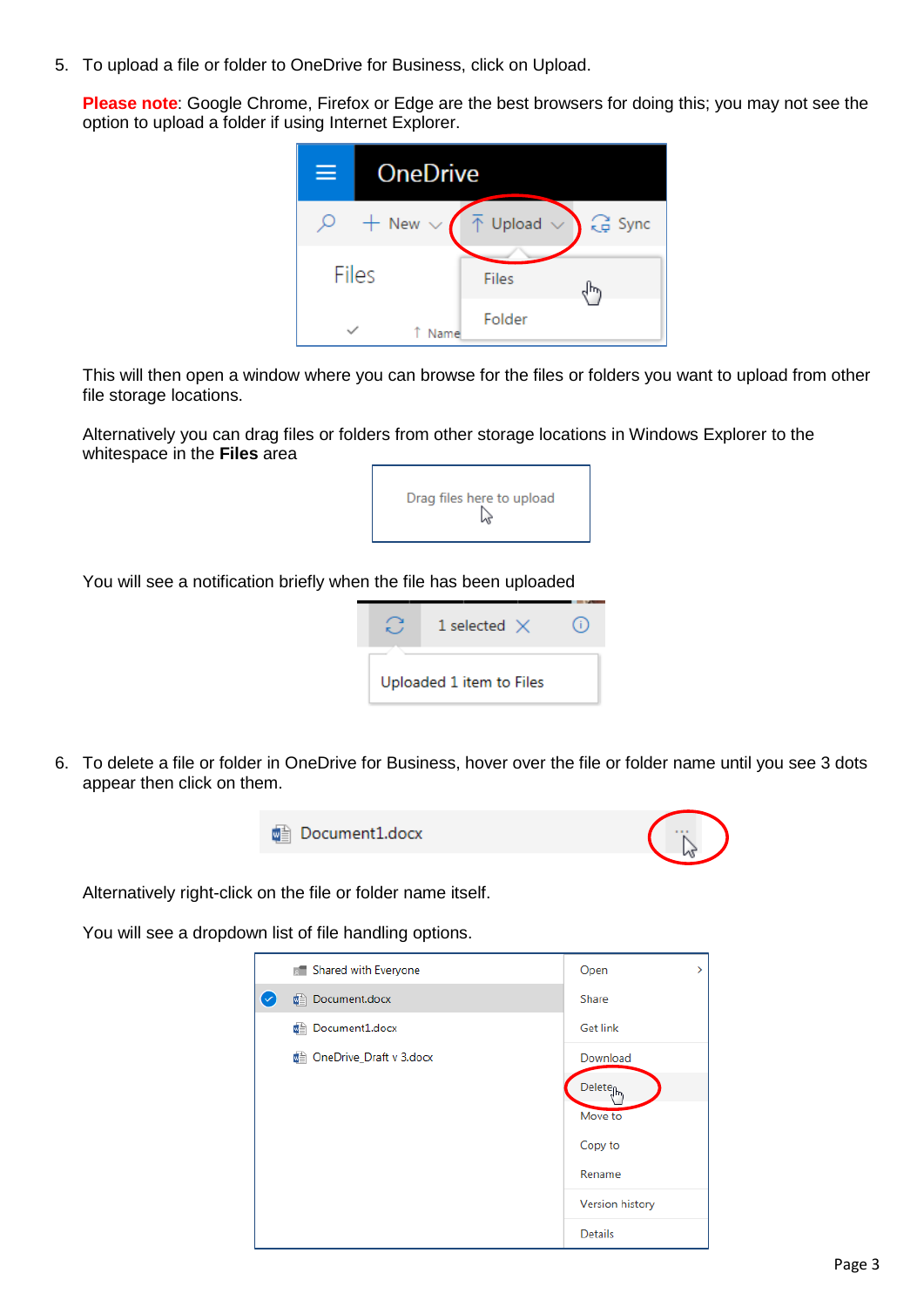Click on **Delete** and then confirm by clicking on Delete again



This will send your file or folder to the Recycle Bin in OneDrive for Business. Note that this is different from the Recycle bin on your PC or laptop

Deleted files will remain in the Recycle Bin for 30 days.

<span id="page-3-0"></span>7. Occasionally you may need to refresh your browser to see the effects of creating, uploading, or deleting files in your OneDrive for Business.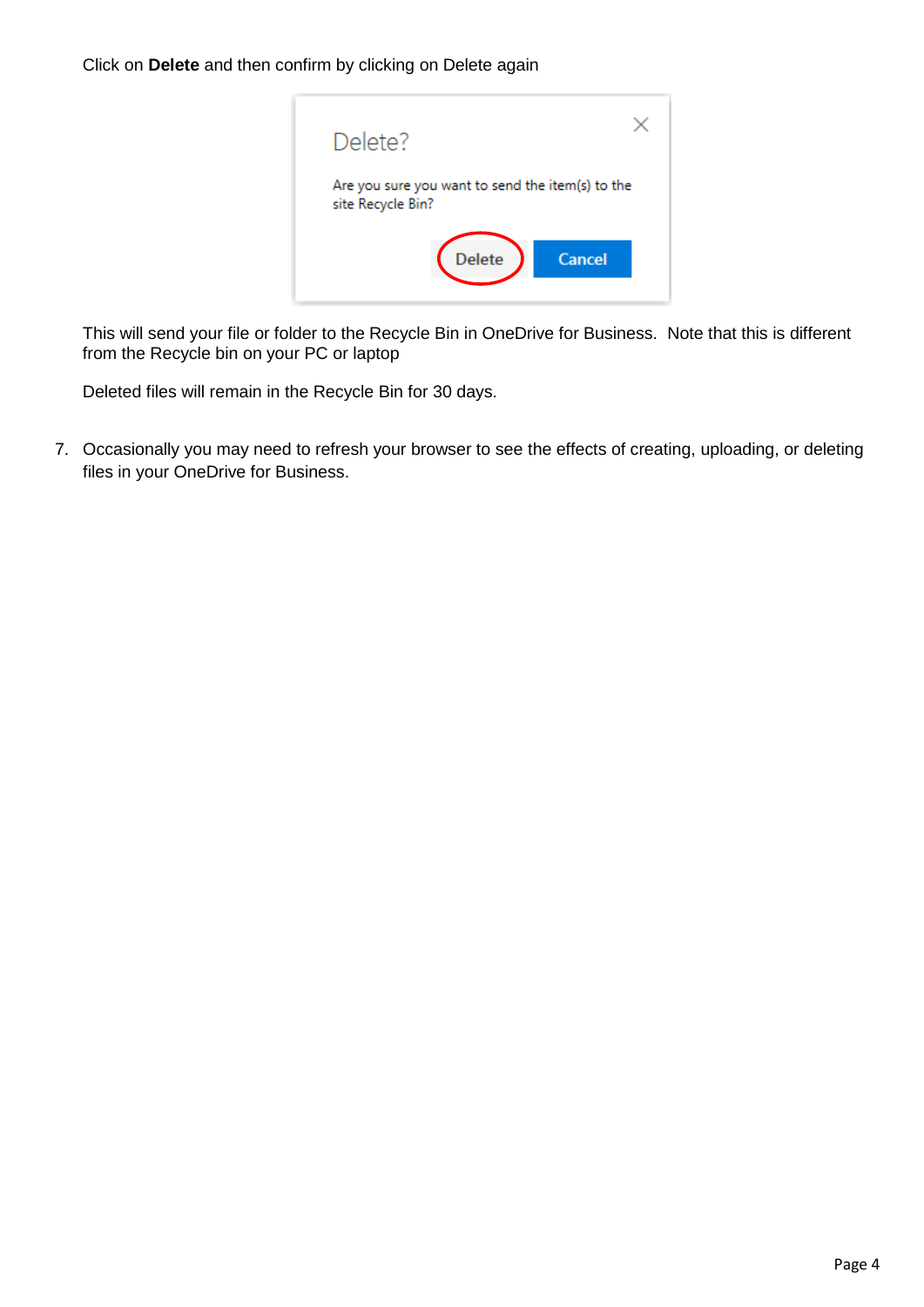## **File Backup and Recovery**

Please be aware that the University of Exeter IT department does not and cannot make separate backups of your files in OneDrive for Business.

You as document owners are responsible for managing and maintaining your own files.

However there are some processes in OneDrive for Business which can help:

1. Each time you or a colleague edit a file stored in your OneDrive for Business, a new version is automatically created.

You will still only see the one filename in your OneDrive for Business folder, but previous versions of the same file are also stored as hidden backups.

2. You can see how many versions are stored for a file by right-clicking on the file name and then clicking **Version history**



3. You will then see a window showing you details of the various stored versions of your file. There can be up to 30 stored versions of a file.

|     | Version history     |                       |          |  |  |
|-----|---------------------|-----------------------|----------|--|--|
|     | Delete All Versions |                       |          |  |  |
|     | No.   Modified      | Modified By           | Size     |  |  |
| 2.0 | 12/12/2016 12:33    | $\Box$ Spedding, Andy | 294.9 KB |  |  |
| 1.0 | 12/12/2016 12:32    | $\Box$ Spedding, Andy | 299 KB   |  |  |
|     |                     |                       |          |  |  |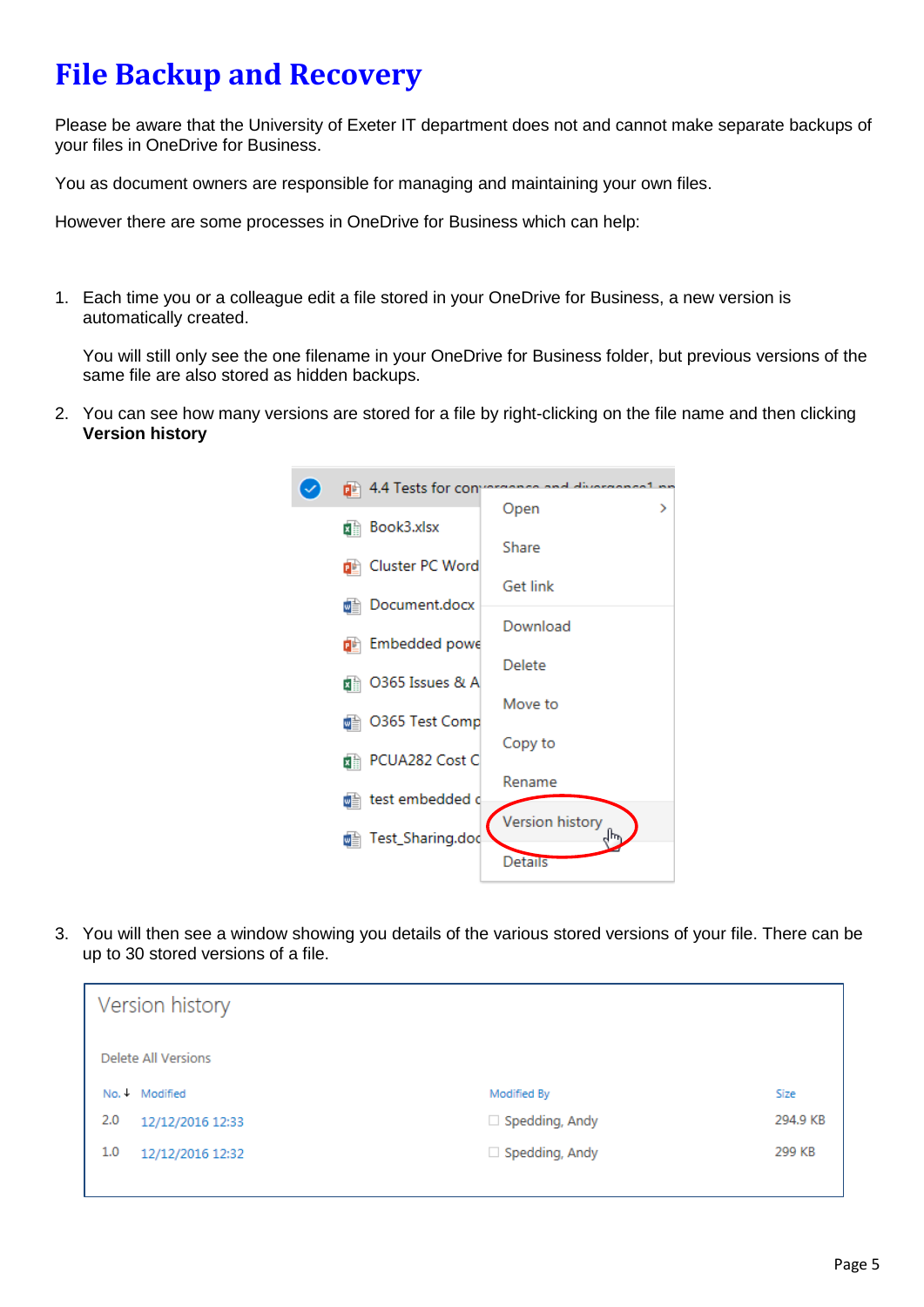4. If you need to restore a previous version for any reason, hover your mouse over the date of the version you want to restore. A box with a small downward arrow will then appear

| Version history |                     |  |  |
|-----------------|---------------------|--|--|
|                 | Delete All Versions |  |  |
|                 | No. • Modified      |  |  |
| 2.0             | 12/12/2016 12:33    |  |  |
| 1.0             | 12/12/2016 12:42    |  |  |
|                 |                     |  |  |
| estore          |                     |  |  |
| Version historv |                     |  |  |

5. Click on the arrow and then click on **R** 

|     | Delete All Versions |
|-----|---------------------|
|     | No. + Modified      |
| 2.0 | 12/12/2016 12:33    |
| 1.0 | View                |
|     | Restore             |
|     | Restore<br>Delete   |

6. You will get an "are you sure" message

| Message from webpage                                                    |        |
|-------------------------------------------------------------------------|--------|
| You are about to replace the current version with the selected version. |        |
| ок                                                                      | Cancel |

7. Click on **OK** to create a new current version with a higher version number.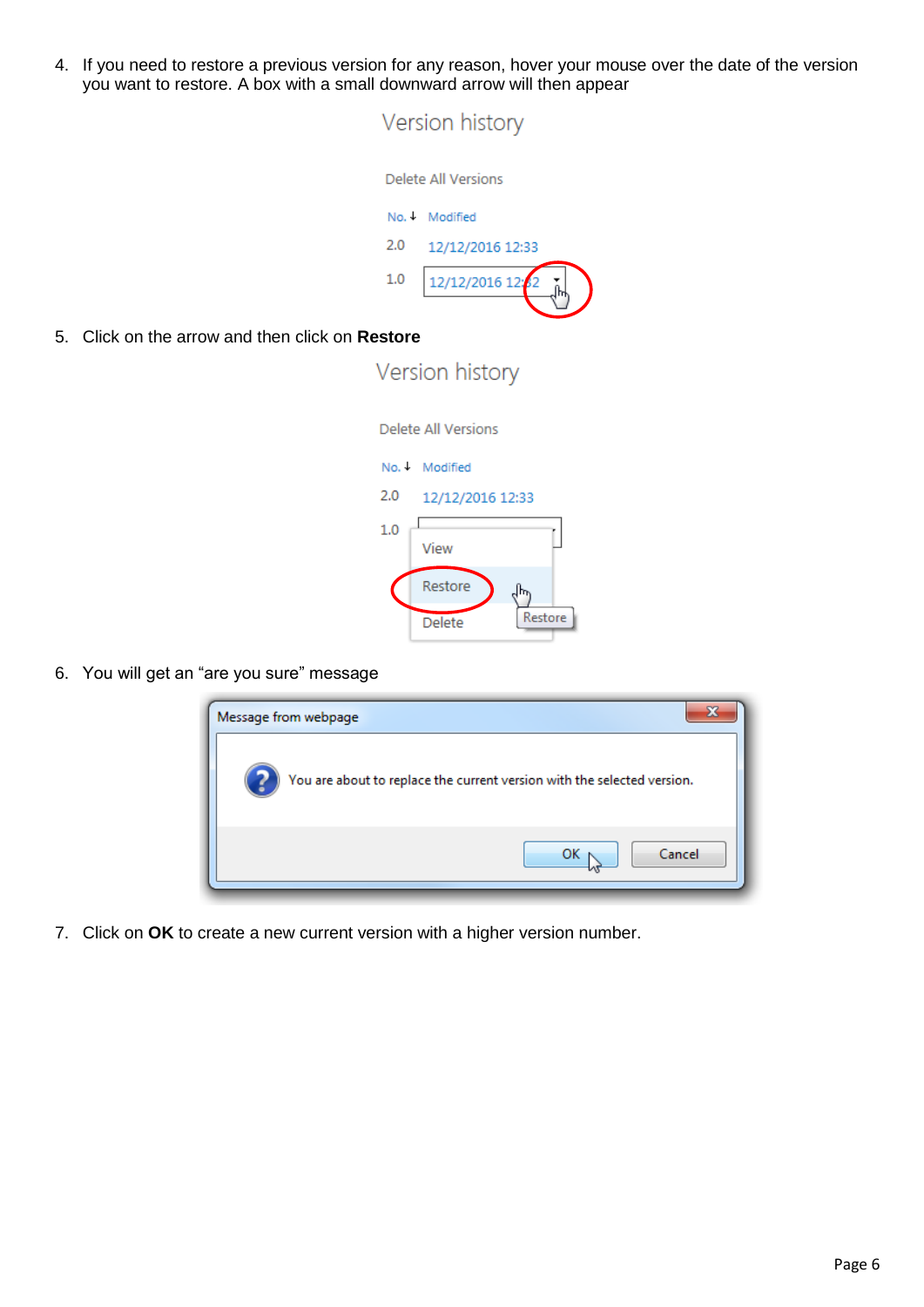8. If you need to restore a file which you have deleted, you can do if it is still in your OneDrive for Business Recycle bin.

On the OneDrive for Business homepage, click on **Recycle bin** at the top left of the screen

| ₩            | Office 365                    | OneDrive                                                                                     |
|--------------|-------------------------------|----------------------------------------------------------------------------------------------|
|              | Search                        | (금 Sync<br>$+$ New $\vee$ $\bar{\uparrow}$ Upload $\hat{\mathcal{C}}$ Share $\circ$ Get link |
|              | Spedding, Andy                | Files > $\circ$ 365 > Test docs                                                              |
| <b>Files</b> |                               | $\checkmark$<br>↑ Name                                                                       |
| Recent       |                               | 4.4 Tests for convergence and divergence1.pptx                                               |
|              | Shared with me<br>Recycle bin | Book3.xlsx<br>翻                                                                              |
|              | ᠾ                             | Cluster PC Word save As options to OneDrives.pptx<br>面面                                      |

9. This will then show the contents of your OneDrive for Business Recycle bin.

| OneDrive     |     |                                   |                  |                |                |
|--------------|-----|-----------------------------------|------------------|----------------|----------------|
|              |     | liii Empty recycle bin            |                  |                |                |
|              |     | Recycle bin                       |                  |                |                |
| $\checkmark$ |     | Name                              | Date deleted     | Deleted by     | Created by     |
|              |     | 4.4 Tests for convergence and div | 12/12/2016 12:36 | Spedding, Andy | Spedding, Andy |
|              |     | 4.4 Tests for convergence and div | 12/12/2016 12:33 | Spedding, Andy | Spedding, Andy |
|              | ×≣i | ES Actions Log 150916.xlsx        | 09/12/2016 12:51 | Spedding, Andy | Spedding, Andy |

Note that this is different from the Recycle bin on your PC or laptop.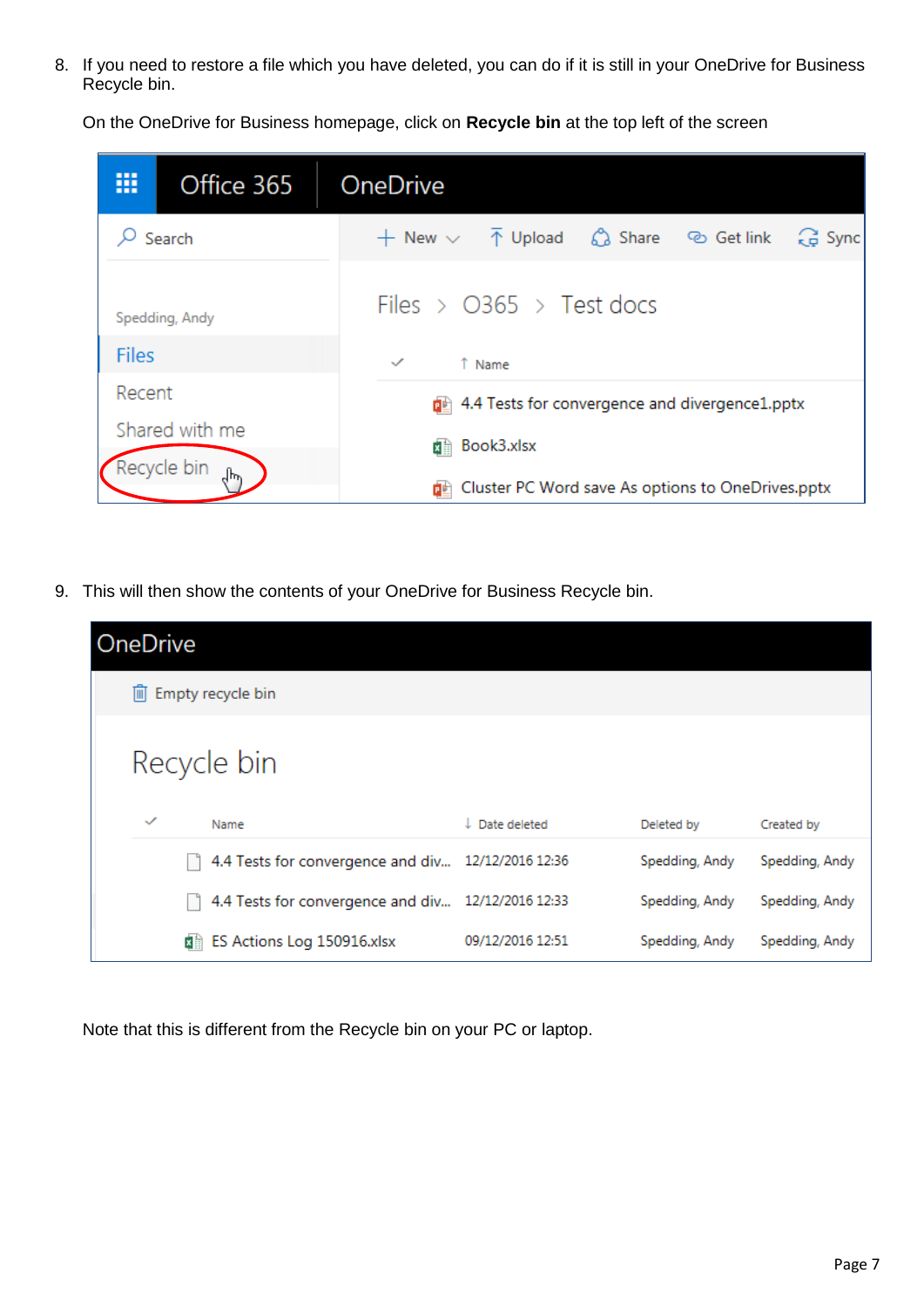10. Find the file or files you wish to restore. You can select multiple files by clicking in the circle to the left of each required filename.

| OneDrive             |        |                                   |                           |                |
|----------------------|--------|-----------------------------------|---------------------------|----------------|
| $\boxed{m}$          | Delete | Restore                           |                           |                |
|                      |        | Recycle bin                       |                           |                |
| $\checkmark$         |        | Name                              | $\downarrow$ Date deleted | Deleted by     |
| $\blacktriangledown$ |        | 4.4 Tests for convergence and div | 12/12/2016 12:36          | Spedding, Andy |
|                      |        | 4.4 Tests for convergence and div | 12/12/2016 12:33          | Spedding, Andy |
|                      |        | 图 ES Actions Log 150916.xlsx      | 09/12/2016 12:51          | Spedding, Andy |

Click on **Restore** and the selected files will be restored to their original folder locations in your OneDrive for Business homepage.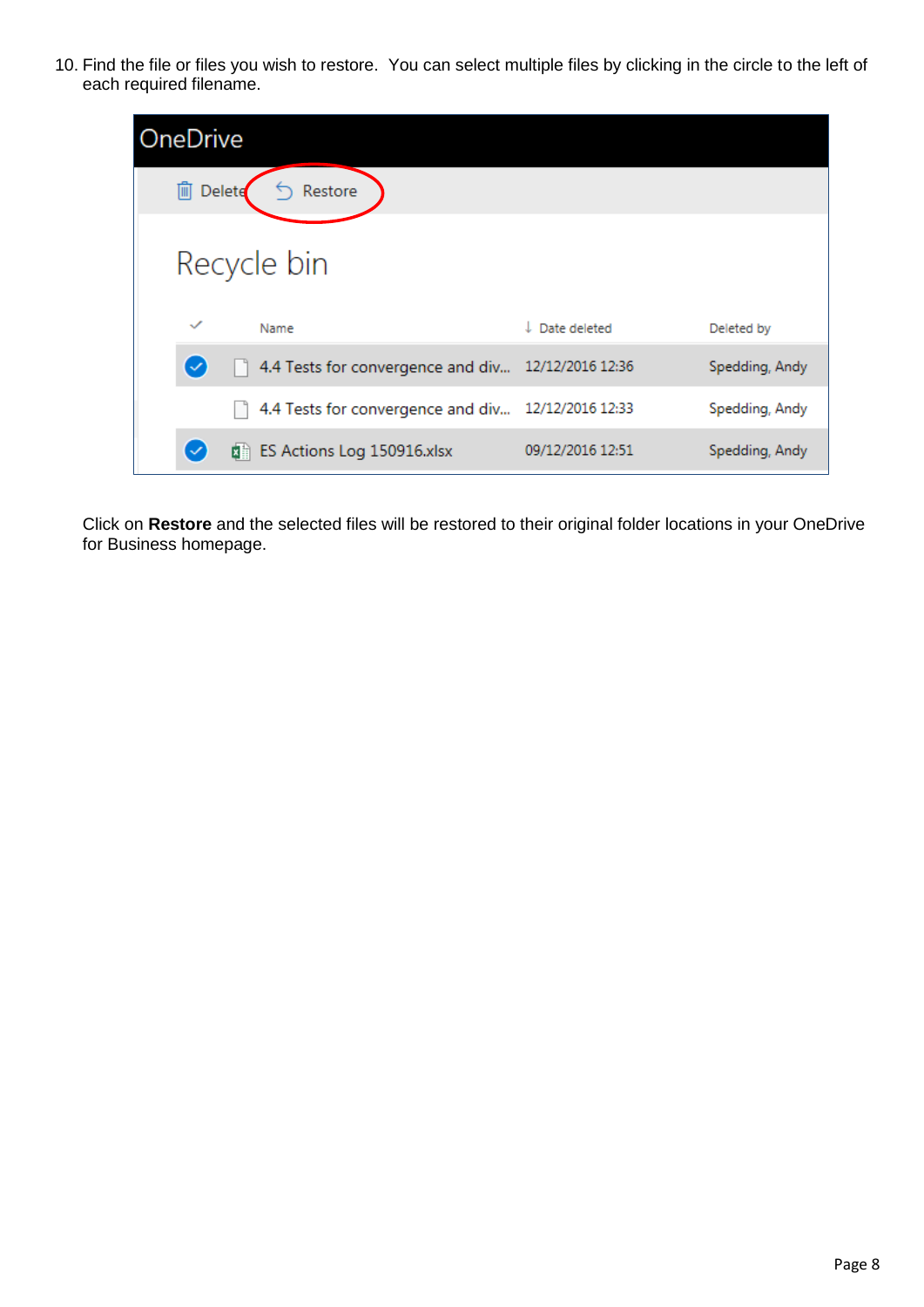## <span id="page-8-0"></span>**Collaborating and sharing files**

With OneDrive for Business you can share files or folders with all their contents with staff or students at the university, or externally, for example, with researchers at other institutions.

### <span id="page-8-1"></span>**Internal sharing**

1. To share a file or folder internally, right-click on the file or folder name, or alternatively click on the 3 dots to the right of the file or folder name

| Files                                       |                 |       |                                                                         |                          |
|---------------------------------------------|-----------------|-------|-------------------------------------------------------------------------|--------------------------|
| $\checkmark$<br>↑ Name                      |                 |       | Modified                                                                |                          |
| Andy                                        |                 |       | October 21                                                              |                          |
|                                             | Exam Scheduler  |       |                                                                         | September 15             |
| FIM                                         |                 |       |                                                                         | August 4, 2015           |
|                                             | Millennium      |       | May 12                                                                  |                          |
| $\bm{\bm{\triangledown}}$<br><b>BT O3F5</b> | Share           |       |                                                                         | December 2, 2014         |
| Offi                                        | <b>Get link</b> | ᡕᠠᡰ   | <b>Actaber 6</b><br>Give people permission to view or edit the selected |                          |
| Plar                                        | Delete          | items |                                                                         | <del>Tvove</del> mber 10 |
| Red                                         | Move to         |       |                                                                         | November 25              |
| Sha<br>в.                                   |                 |       |                                                                         | November 26, 2013        |
| 帽 Doc                                       | Copy to         |       | 3 days ago                                                              |                          |
| Doc<br>w≣                                   | Rename          |       | 3 days ago                                                              |                          |
|                                             | Details         |       |                                                                         |                          |

This will then show the following options for sharing your file or folder

| Share 'Test_Sharing'<br>$\theta$ Only shared with you |                                                                  |                                   |
|-------------------------------------------------------|------------------------------------------------------------------|-----------------------------------|
| Invite people                                         |                                                                  | Can edit $\vert \mathbf{v} \vert$ |
| Get a link<br>Shared with                             | Add a message here                                               |                                   |
|                                                       | $\sqrt{ }$ Require sign-in<br>$\sqrt{}$ Send an email invitation | Share                             |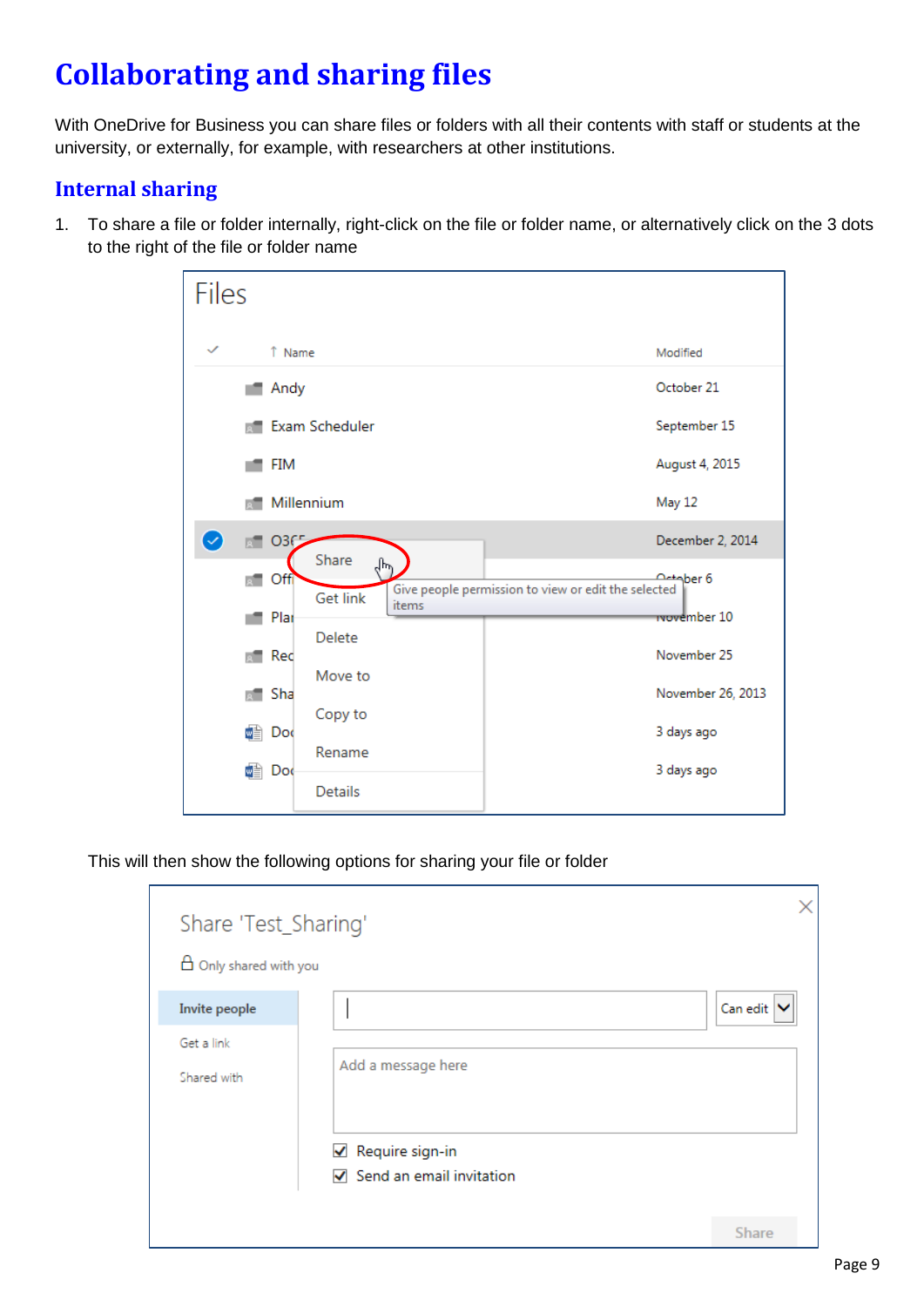- 2. First choose with whom you want to share the file or folder
- 3. Start typing their surname in the Name box. If there are a lot of people with the same surname, add a comma before typing their first name, or scroll down the list of names until you find who you are looking for.



If there are multiple people with the same name, hover your mouse over their photo or silhouette to see their email address, which you can separately check is the correct person.

Click on their name and it will appear in the Name box.

Repeat this until you have all the names of the people you want to share with.



- 4. Then choose what sharing options you want to set for this file or folder.
- 5. Click on the **Can edit** dropdown to set the permissions for the people you are sharing the file or folder with to be either **edit** or **view**



- 6. Check or uncheck the **Require sign-in** box to choose whether the people you are sharing with need to log in themselves to Office 365 or not.
- 7. Check or uncheck the **Send an email invitation** box to choose whether the people you are sharing with receive an automatic email when you have shared the file or folder.

If you do decide to send an email, you can add a message in the central box which will be included in the email.

The email will also contain a hyperlink to the file or folder so the recipient(s) can jump straight in to see your file or folder.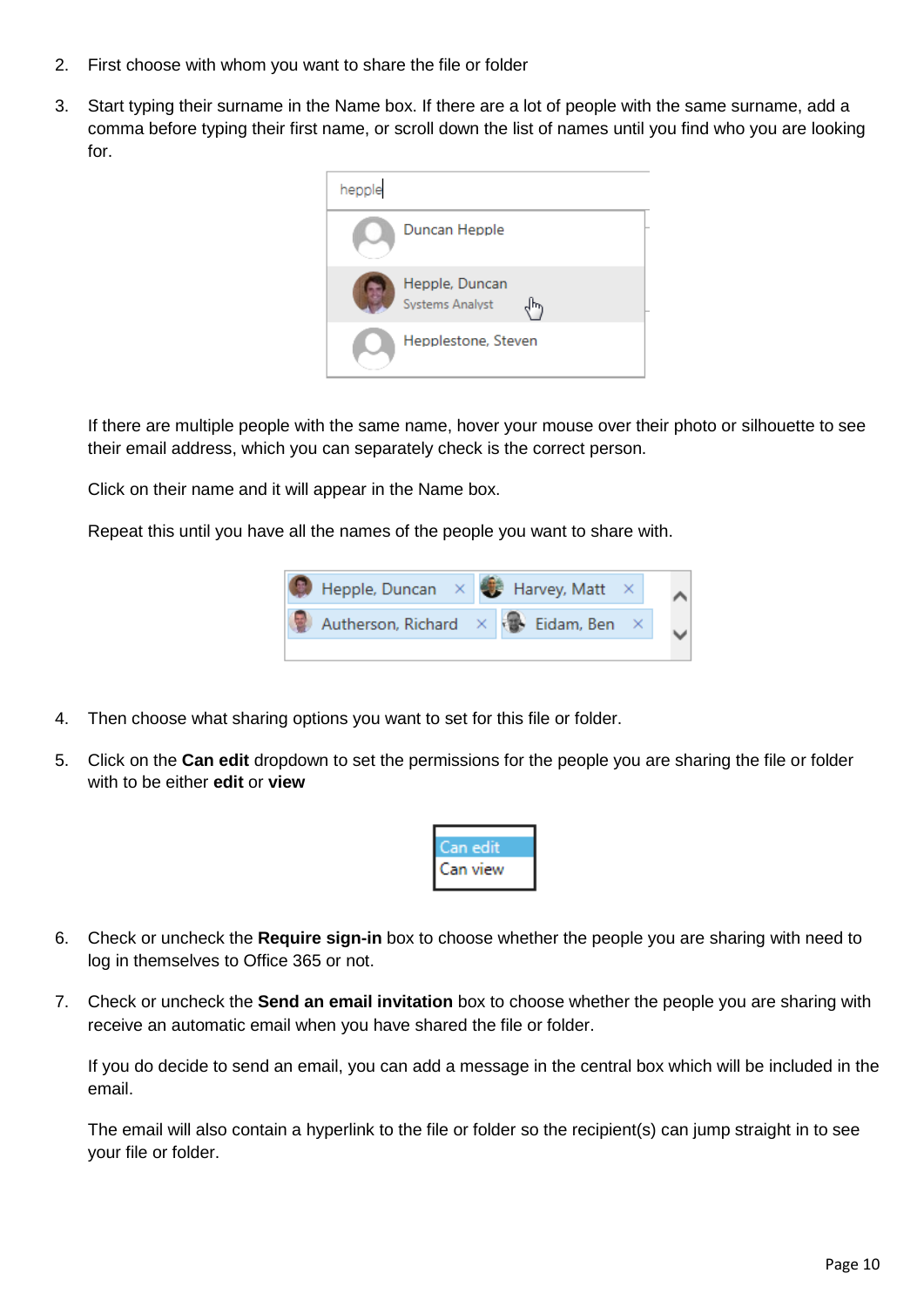8. Click on **Share** to give everyone permission to access your file or folder

| Share 'Test_Sharing'             |                                                                                               |
|----------------------------------|-----------------------------------------------------------------------------------------------|
| $\boxminus$ Only shared with you |                                                                                               |
| Invite people                    | Hepple, Duncan $\times$ $\bullet$ Harvey, Matt<br>Can edit \<br>- × ·                         |
| Get a link                       | $\times$ $\blacksquare$ Eidam, Ben<br>Autherson, Richard<br>×                                 |
| Shared with                      | Hi everyone, I've just shared this document with you so we can both<br>edit it simultaneously |
|                                  | Require sign-in<br>✔                                                                          |
|                                  | Send an email invitation<br>✓                                                                 |
|                                  | <b>Share</b>                                                                                  |

- 9. To stop sharing a file with one person or everyone, right-click on the file name, or alternatively click on the 3 dots to the right of the file name.
- 10. Then click on **Shared with** at the bottom left of the window

| Share 'Cluster PC Word save As options to OneDrives'<br>Shared with Saunders, Graham |                                                                                 |              |
|--------------------------------------------------------------------------------------|---------------------------------------------------------------------------------|--------------|
| Invite people                                                                        |                                                                                 | Can edit     |
| Get a link<br>Shared with                                                            | Add a message here<br>Require sign-in<br>✔<br>$\nabla$ Send an email invitation |              |
|                                                                                      |                                                                                 | <b>Share</b> |

11. You will then see a list of the people with whom the file is shared.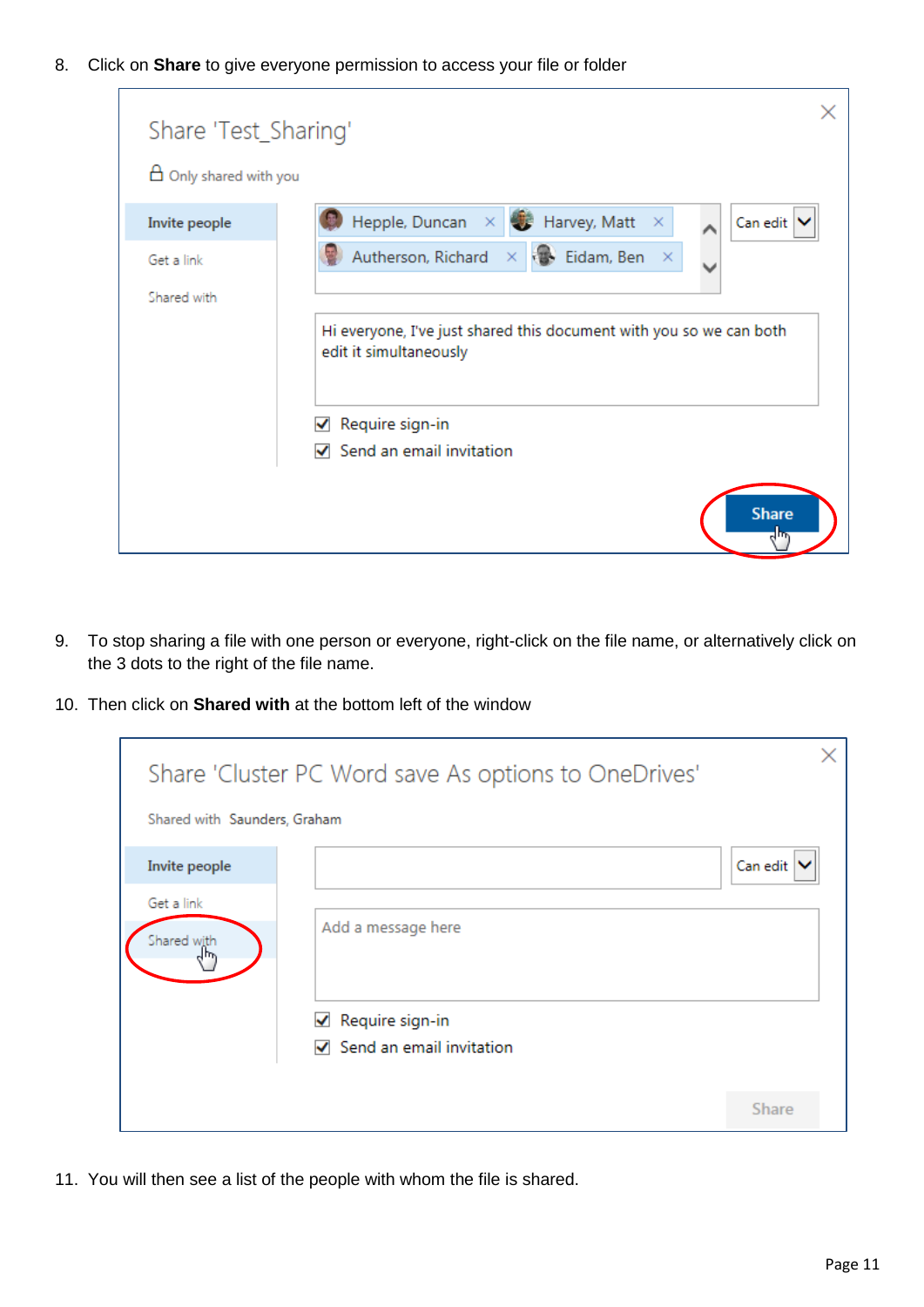12. To remove sharing options for one person, click on the dropdown blow their name and select **Stop Sharing** then click **Close.**

| Share 'Cluster PC Word save As options to OneDrives' |                                                                                                                                                               |  |  |  |  |  |  |
|------------------------------------------------------|---------------------------------------------------------------------------------------------------------------------------------------------------------------|--|--|--|--|--|--|
| Shared with Saunders, Graham                         |                                                                                                                                                               |  |  |  |  |  |  |
| Invite people                                        | There are pending access requests. View requests                                                                                                              |  |  |  |  |  |  |
| Get a link                                           | Spedding, Andy                                                                                                                                                |  |  |  |  |  |  |
| <b>Shared with</b>                                   | Owner                                                                                                                                                         |  |  |  |  |  |  |
|                                                      | Saunders, Graham<br>Can Edit $\vee$<br>Change to view only<br><b>Stop Sharing</b><br><b>STOP SHARING</b><br><b>EMAIL EVERYONE</b><br>ADVANCED<br><b>Close</b> |  |  |  |  |  |  |

- 13. You can also change their view / edit permission here instead of stopping sharing.
- 14. To stop sharing a file with everyone, click **STOP SHARING** at the bottom of the list of names, then click **Close.**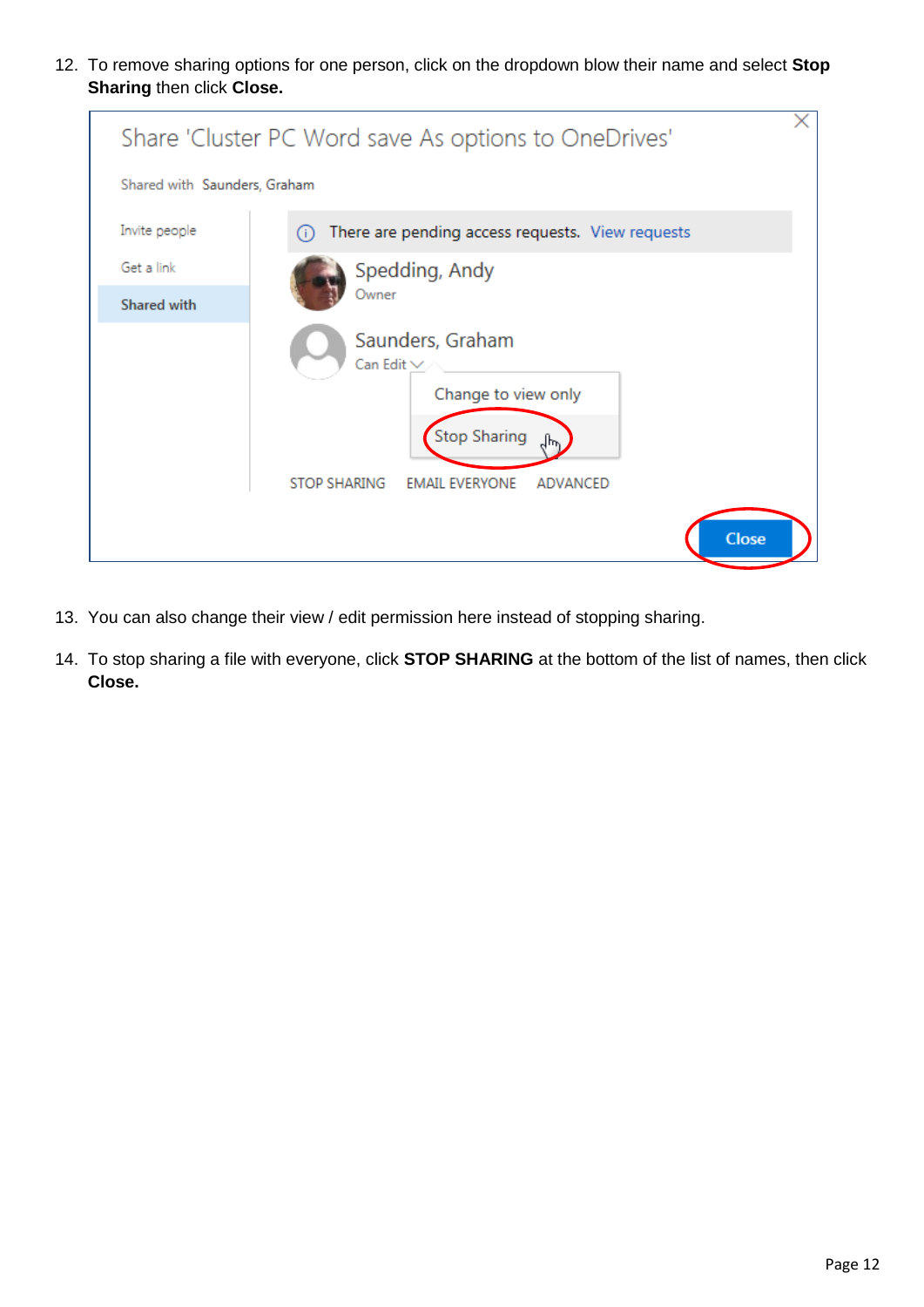### <span id="page-12-0"></span>**External sharing**

There are two ways to share a file or folder with external colleagues – either by entering their full email address(es) in the Name box and following the process above for sharing; or you can create a URL link which you can email to them.

Entering the sharer's email address is the recommended approach, as when you and they are co-authoring a document their email address will be shown in the edit audit trail. The disadvantage of sending a link is that, if you have allowed the external sharers to edit your file(s), it will be anonymously.

All external sharers must have a Microsoft account to be able to access your file(s) or folder.

If they don't already have a Microsoft account, they will see this message and they will need to create a Microsoft account as a one-off activity, they just need to fill in an online form using the link provided.



#### **Sharing using external email address**

- 1. Right-click on the file or folder name you want to share, or alternatively click on the 3 dots to the right of the file or folder name.
- 2. Enter one or more external email addresses for the external colleagues you want to share with.

| Share 'share external no signin' |                                                           |  |  |  |  |
|----------------------------------|-----------------------------------------------------------|--|--|--|--|
| □ Only shared with you           |                                                           |  |  |  |  |
| Invite people                    | f.bloggs@hotmail.co.uk<br>Can edit<br>$\mathbf{x}$        |  |  |  |  |
| Get a link                       |                                                           |  |  |  |  |
| Shared with                      | f.bloggs@hotmail.co.uk is outside of your organization.   |  |  |  |  |
|                                  | Add a message here                                        |  |  |  |  |
|                                  | Require sign-in<br>✔<br>$\nabla$ Send an email invitation |  |  |  |  |
|                                  |                                                           |  |  |  |  |
|                                  | <b>Share</b>                                              |  |  |  |  |

- 3. Complete the sharing options as above for Internal Sharing
- 4. If you have ticked "Require sign-in", the external sharers will see the "Welcome to SharePoint Online" box as above, and they will need to click on "Microsoft account" to be able to access your file(s).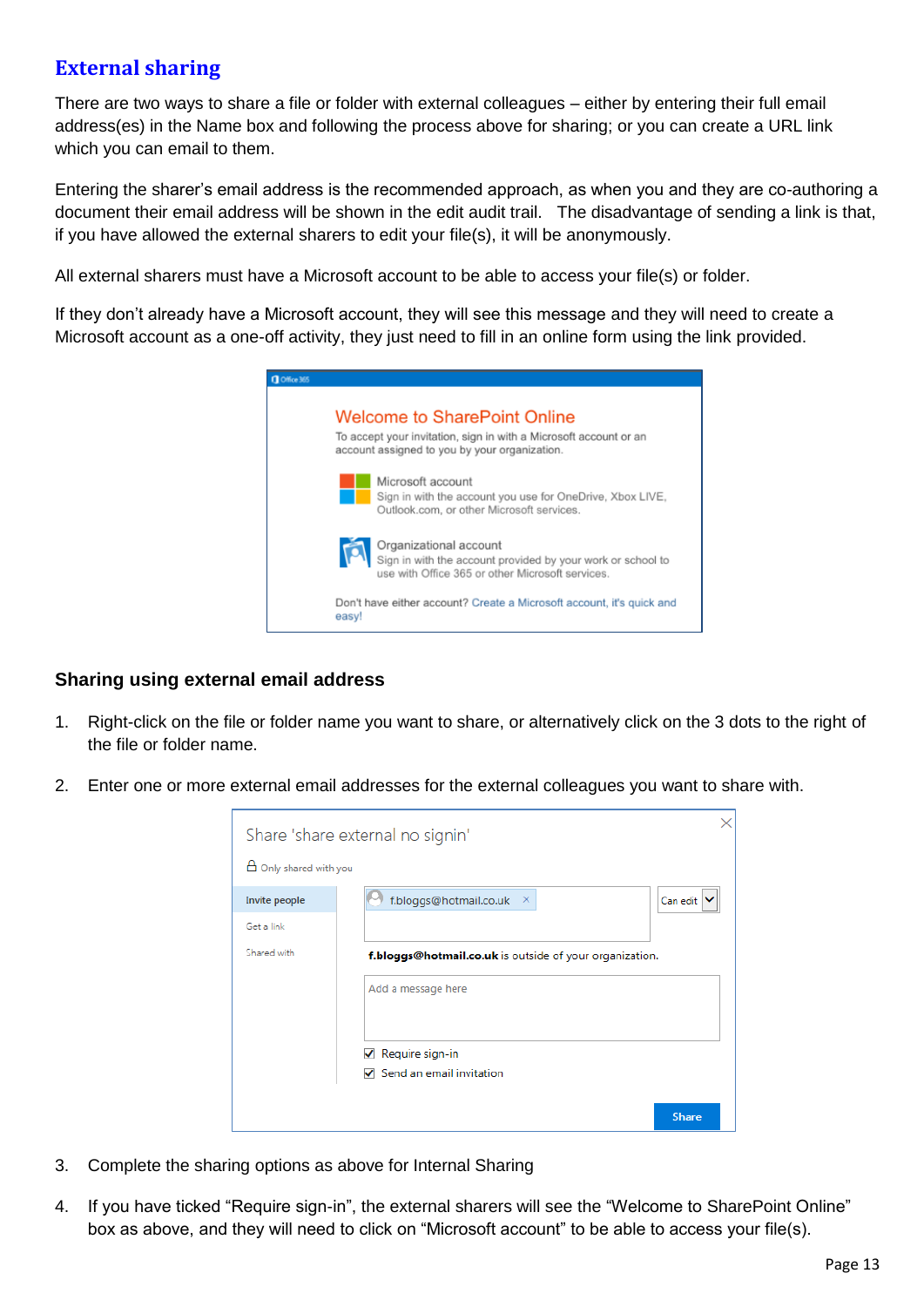#### **Sharing using a URL link**

- 1. Right-click on the file or folder name, or alternatively click on the 3 dots to the right of the file or folder name.
- 2. Click on **Get link**



3. Click on the dropdown list on links

| Share 'Test_Sharing'      |                                                                           |  |  |  |  |
|---------------------------|---------------------------------------------------------------------------|--|--|--|--|
| Only shared with you<br>8 |                                                                           |  |  |  |  |
| Invite people             | Restricted link - Only specific people can open this link<br>$\checkmark$ |  |  |  |  |
| Get a link                | Restricted link - Only specific people can open this link (created)       |  |  |  |  |
| Shared with               | View link - University of Exeter account required                         |  |  |  |  |
|                           | Edit link - University of Exeter account required                         |  |  |  |  |
|                           | View link - no sign-in required                                           |  |  |  |  |
|                           | Edit link - no sign-in required                                           |  |  |  |  |
|                           | <b>Close</b>                                                              |  |  |  |  |

4. The first 3 options won't work for external people for sharing, so choose whether you want them to be able to only **View** your file or folder or contribute to it via **Edit**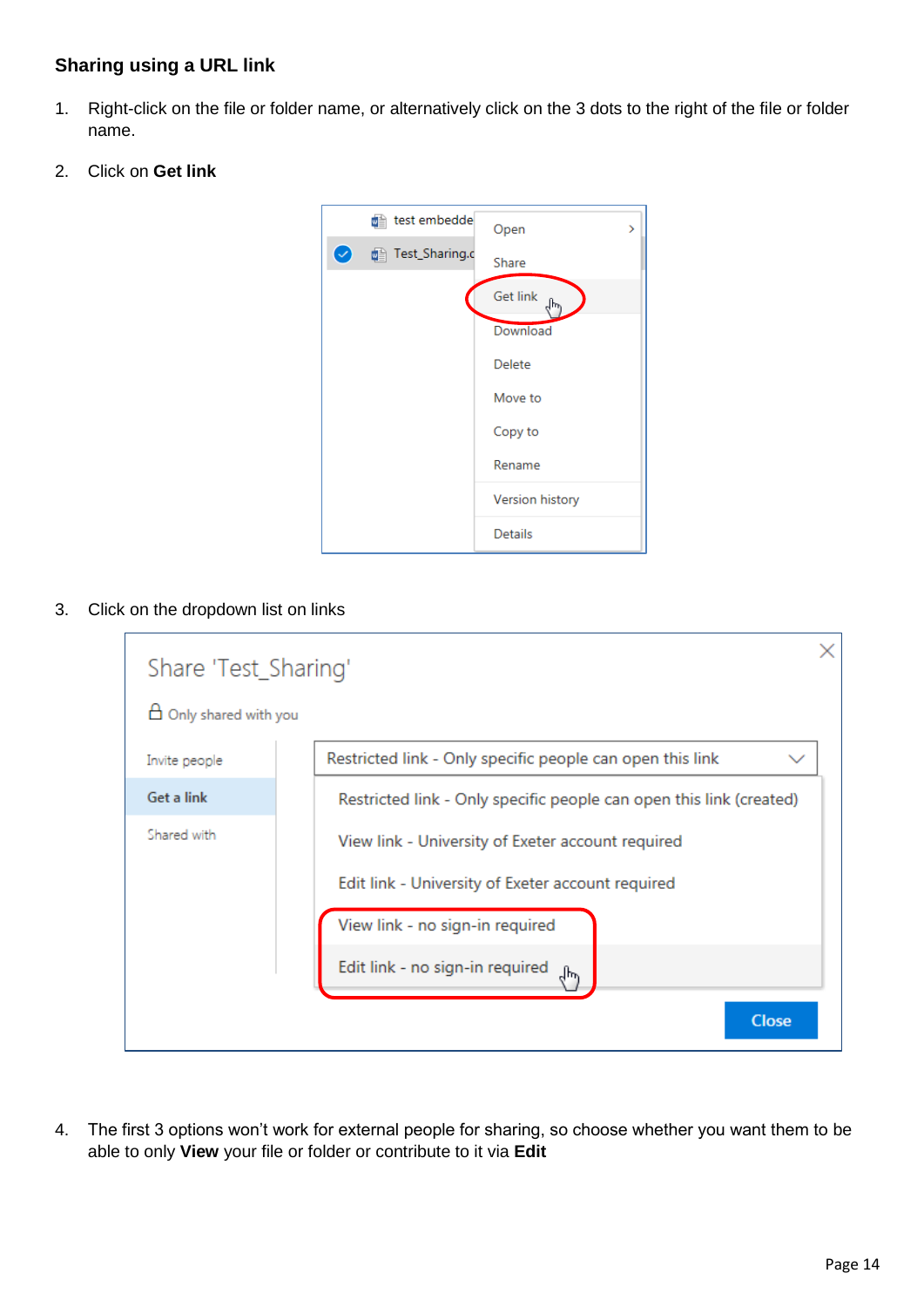5. Clicking on one of these options will then show the **Create** button



6. Click on **Create** to generate a URL as a link

| Edit link - no sign-in required                   |         |  |  |               |
|---------------------------------------------------|---------|--|--|---------------|
| Copy<br>https://universityofexeteruk-my.sharepoin |         |  |  | <b>REMOVE</b> |
| SET EXPIRATION V                                  | Never   |  |  |               |
|                                                   | 1 day   |  |  |               |
|                                                   | 30 days |  |  |               |
|                                                   | 60 days |  |  | <b>Close</b>  |
|                                                   | Custom  |  |  |               |

- 7. Click on the SET EXPIRATION dropdown to choose how long the link will be valid. The default expiry is Never.
- 8. Then click on **Copy** to save the link to your computer's Clipboard, and then click **Close**.
- 9. You can now paste the link in an email to the people with whom you want to share your file or folder
- 10. They will then be able to click on the link in the email and have instant access to your file or folder.
- 11. To stop sharing a file or folder with someone external to the University, either the link you have sent them will expire after the time you chose, or you can **Stop sharing** the file or folder as described above for Internal Sharing.